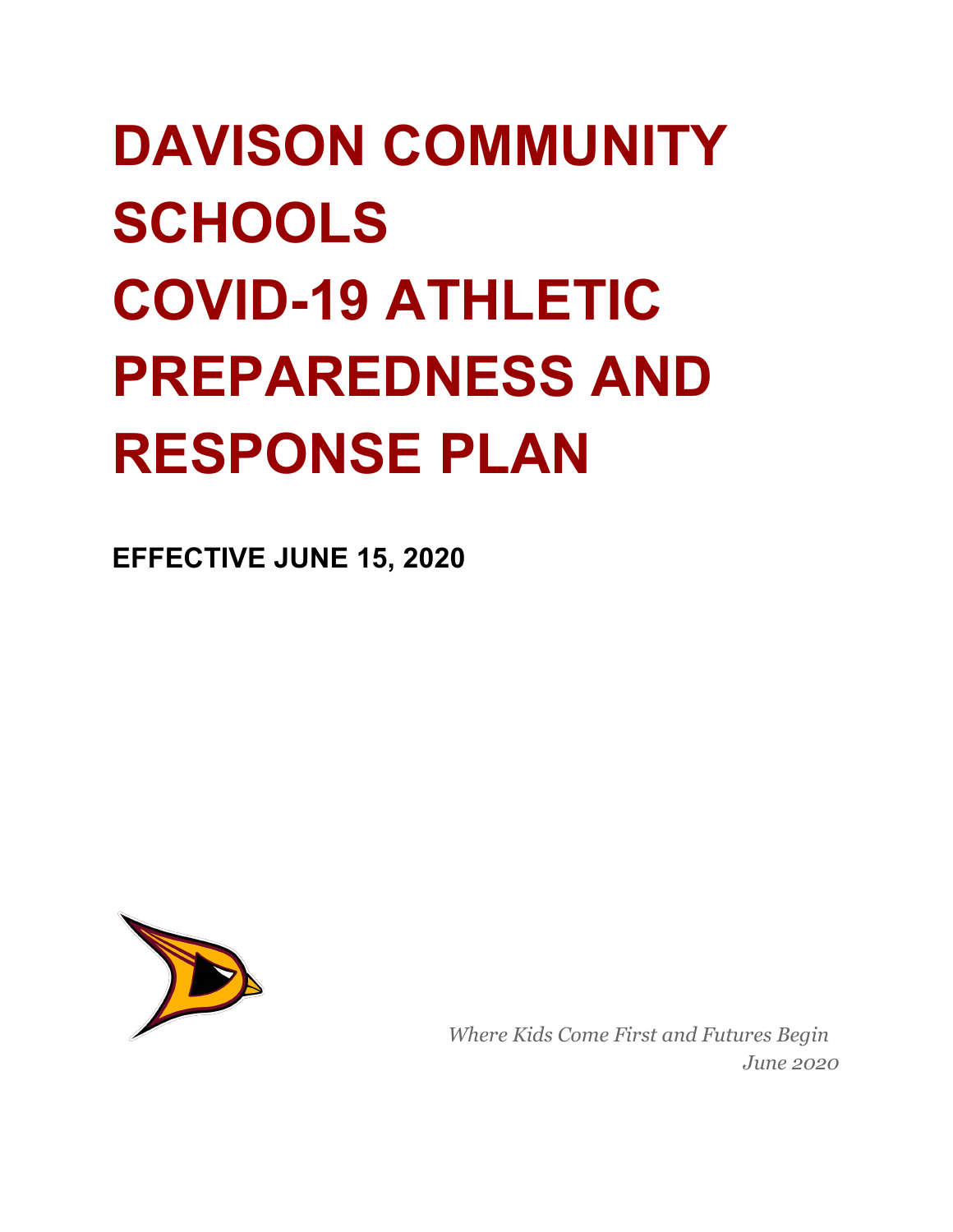In accordance with the expectations laid out in Executive Order No. 2020-97, "Safeguards to protect Michigan's workers from COVID-19", Davison Community Schools has developed a COVID-19 preparedness and response plan, consistent with recommendations in Guidance on Preparing Workplaces for COVID-19, developed by the Occupational Health and Safety Administration. This plan will be readily available via the Davison Community Schools website, digital and in-person communication to DCS Athletic Participants.

This plan is based on information available from the U.S. Department of Health and Human Services' Centers for Disease Control and Prevention ("CDC"), the U.S. Department of Labor's Occupational Safety and Health Administration ("OSHA"), guidelines set forth by the Michigan High School Athletic Association, and Michigan Executive Orders No. 2020-32,2020- 36, 2020-39 and all orders that follow. It is subject to change based on further information provided by the CDC, OSHA and other public officials. Davison Community School District (DCS") may also amend this Plan based on operational needs.

# **Responsibilities of Davison Community Schools**

DCS has put in place the following practices and measures as a part of this Plan to protect staff members and students from the spread of COVID-19 for the duration of what is now referred to as the COVID-19 pandemic:

- DCS will **provide notice regarding this Plan** to each participant through communication via the athletic office, the event or activity coach/leader, and has posted it on DCS web page, under the COVID-19 tab.
- DCS will mandate that individuals who are on premises **maintain a distance of at least six feet** from one another to the maximum extent possible, **wear a face-covering** for circumstances detailed in this plan, **refrain** from entering into areas of DCS buildings that are unnecessary to participating in the events being sponsored by DCS Athletics.
- DCS has **increased general standards of facility cleaning and disinfection** to limit exposure to COVID-19, and has adopted protocols to clean and disinfect in the event of a positive COVID- 19 case during the sponsored event.
- DCS has **published protocols to prevent participants from entering the premises** if they display symptoms associated with COVID-19, or who have had contact with a person with a confirmed diagnosis of COVID-19.
- DCS will **provide** as appropriate for the activity to be performed, soaps and disinfecting supplies for participants for routine use. Pursuant to the Executive Orders, DCS will attempt to make available non-medical grade masks for staff who must work on-premises, but all participants are encouraged to bring and use cloth masks to ensure sufficient mask supplies can be maintained at each event for staff.
- DCS has **adopted protocols to limit the sharing of equipment** to the maximum extent possible, and to ensure frequent and thorough cleaning of equipment and frequently touched surfaces as feasible. (See Responsibilities of Participants section below.)
- The Superintendent has designated administrative and supervisory staff to monitor and oversee the reopening of Athletic events and participation and the safety of DCS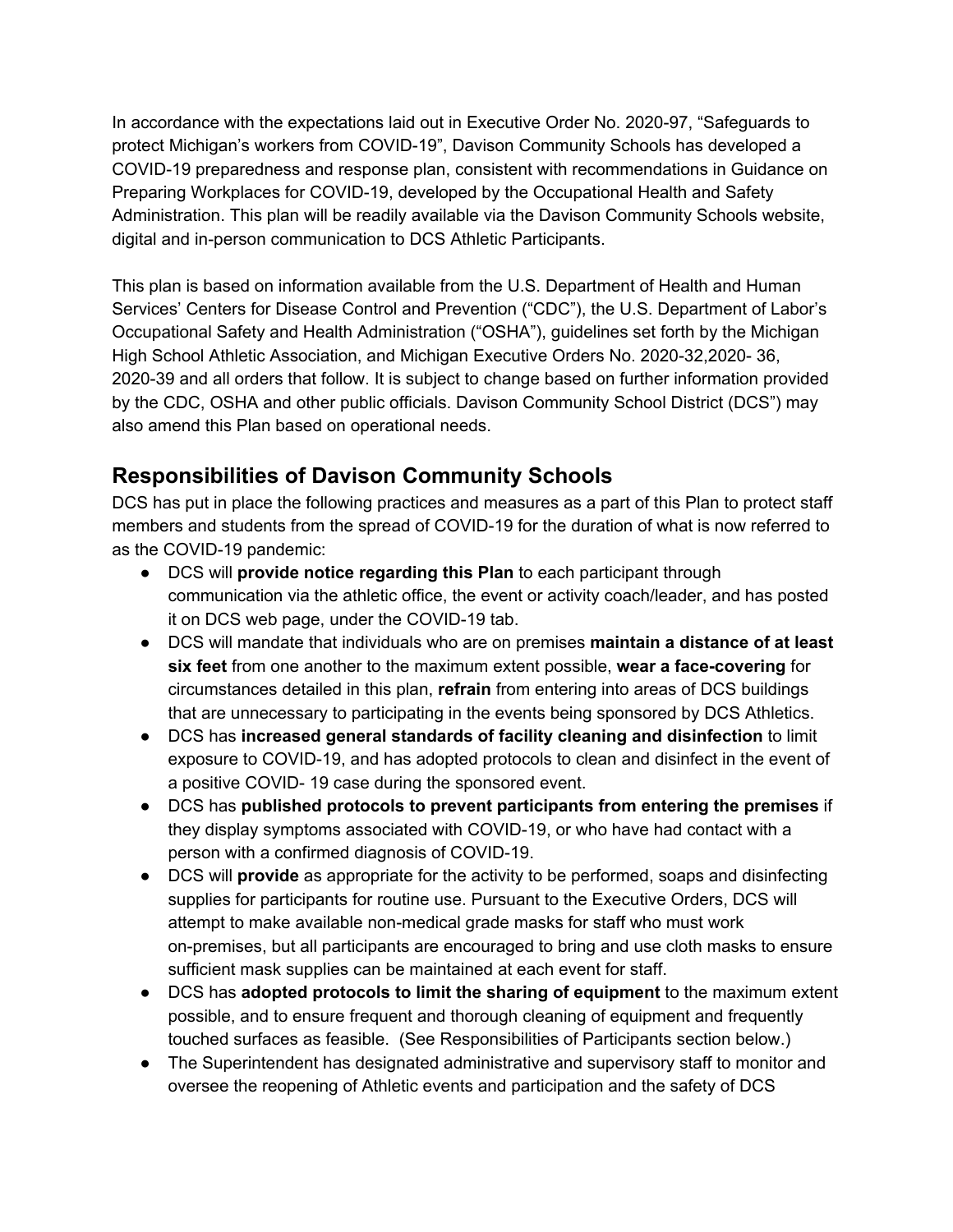participants, and has additionally informed them to immediately isolate any person who shows symptoms of COVID-19 while participating in an Athletic event or activity.

## **Responsibilities of Participants**

For the duration of the COVID-19 pandemic period, participants are expected to:

- Follow basic infection prevention measures, included but not limited to:
	- Frequent and thorough **hand washing** for at least 20 seconds.
	- Follow appropriate **respiratory etiquette** (e.g.,covering sneezes and coughs with crook of arm).
	- **Stay at home if sick**. Please explore with the Assistant Superintendent if federal paid sick leave is available to you in these circumstances.
	- **Refrain** from using or sharing other participant's equipment or personal belongings.
	- Adhere to **social distancing** guidelines established in this plan.
	- **Wear a face covering** over the nose and mouth while around others in shared spaces, including during in-person meetings, and in restrooms and in accordance with the expectations detailed in this plan. For most events and activities, cloth and non-medical grade face masks are appropriate.
	- **Refrain** from social gatherings and meetings that do not allow for social distancing or that create unnecessary movement through building areas.
- Take their temperature before and/or immediately upon arriving at a DCS Athletic event or activity, and to complete the **Davison [Community](https://docs.google.com/forms/d/e/1FAIpQLScVizuON7YPEl5DDY1JI-3ymXPEPADXAgtMv_LFwa0EhwW3Lw/viewform?usp=sf_link) Schools COVID-19 Return to** Athletics Health [Screening](https://docs.google.com/forms/d/e/1FAIpQLScVizuON7YPEl5DDY1JI-3ymXPEPADXAgtMv_LFwa0EhwW3Lw/viewform?usp=sf_link) Survey prior to initially participating in a DCS Athletic event or activity and anytime the status of their responses to the questions involving their symptoms related to COVID-19 changes thereafter.
- Respect the varying comfort and concern levels of your peers surrounding the risks associated with the COVID-19 virus and subsequent feelings of returning to the work environment. Adhere to the District Board Policy pertaining to Anti-Harassment, Discrimination and Confidentiality.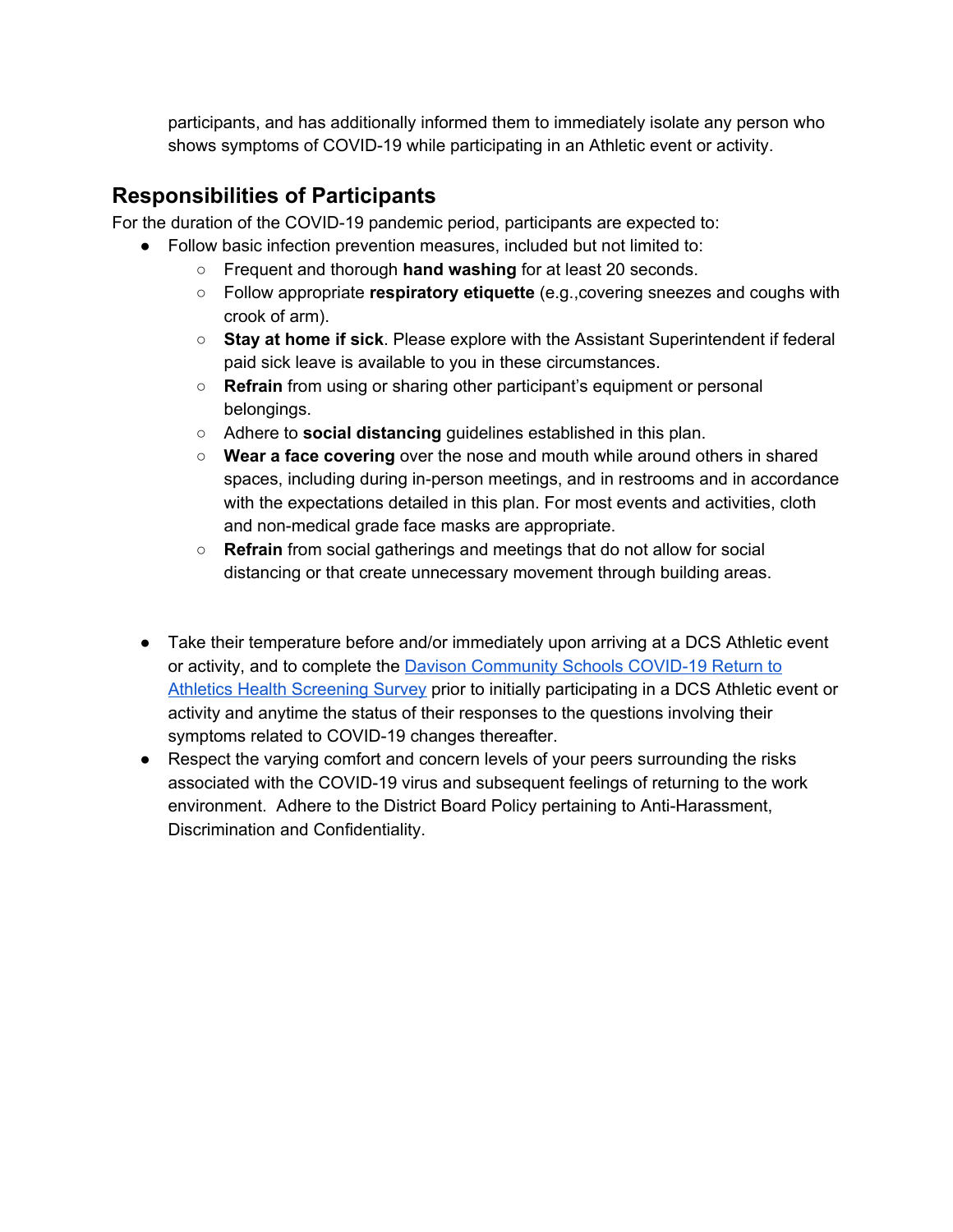**● Abide by the Procedures for Participating:** MHSAA Guidelines: **CONDUCT OF CONDITIONING AND PRACTICE SESSIONS**

Modified STEP 2: \**Modified because competition may not start yet due to the physical distancing requirement of six feet. Currently ALL INDOOR facilities remain closed.*

#### 6 POINTS OF EMPHASIS-

- 1. Pre-Workout/Conditioning Screening
- 2. Limitations on Gatherings
- 3. Facilities Cleaning
- 4. Physical Activity and Athletic Equipment
- 5. Face Coverings
- 6. Hydration/Food

#### Pre-Workout/Conditioning Screening

- All coaches and students will be screened for signs/symptoms of COVID-19 prior to a workout/conditioning/activity. Screening includes a temperature check and health screening survey linked [here.](https://docs.google.com/forms/d/e/1FAIpQLScVizuON7YPEl5DDY1JI-3ymXPEPADXAgtMv_LFwa0EhwW3Lw/viewform?usp=sf_link) (No Touch Head Thermometer will be provided)
- Responses to the screening questions for each participant shall be recorded digitally for confidentiality and potential COVID-19 positive tracing purposes. The DCS Athletic Director, David Beamer and DCS Assistant Superintendent, Matt Lobban will curate this data.
- Any person with positive symptoms reported will not be allowed to participate until they have fulfilled the guidelines set forth by the Genesee County Health Department and have been released by their primary care provider. DCS will contact parents, as the participant will need to self-isolate and follow the proper protocols of the Genesee County Health Department including the need to contact their primary care provider or other health-care professional.

### Gathering Limitations

- No gathering of more than 100 people at a time outdoors **(NO INDOOR ACTIVITY IS ALLOWED YET).**
- Locker rooms **may not** be utilized during this step. Participants should report to workouts in proper gear and immediately return home to shower at the end of the workout. NO USE OF INDOOR FACILITIES!
- Participants will make use of identified and specific restroom facilities one at a time.
- Workouts should be conducted in "pods" of students with the same small group of students always working out together. This ensures limited exposure if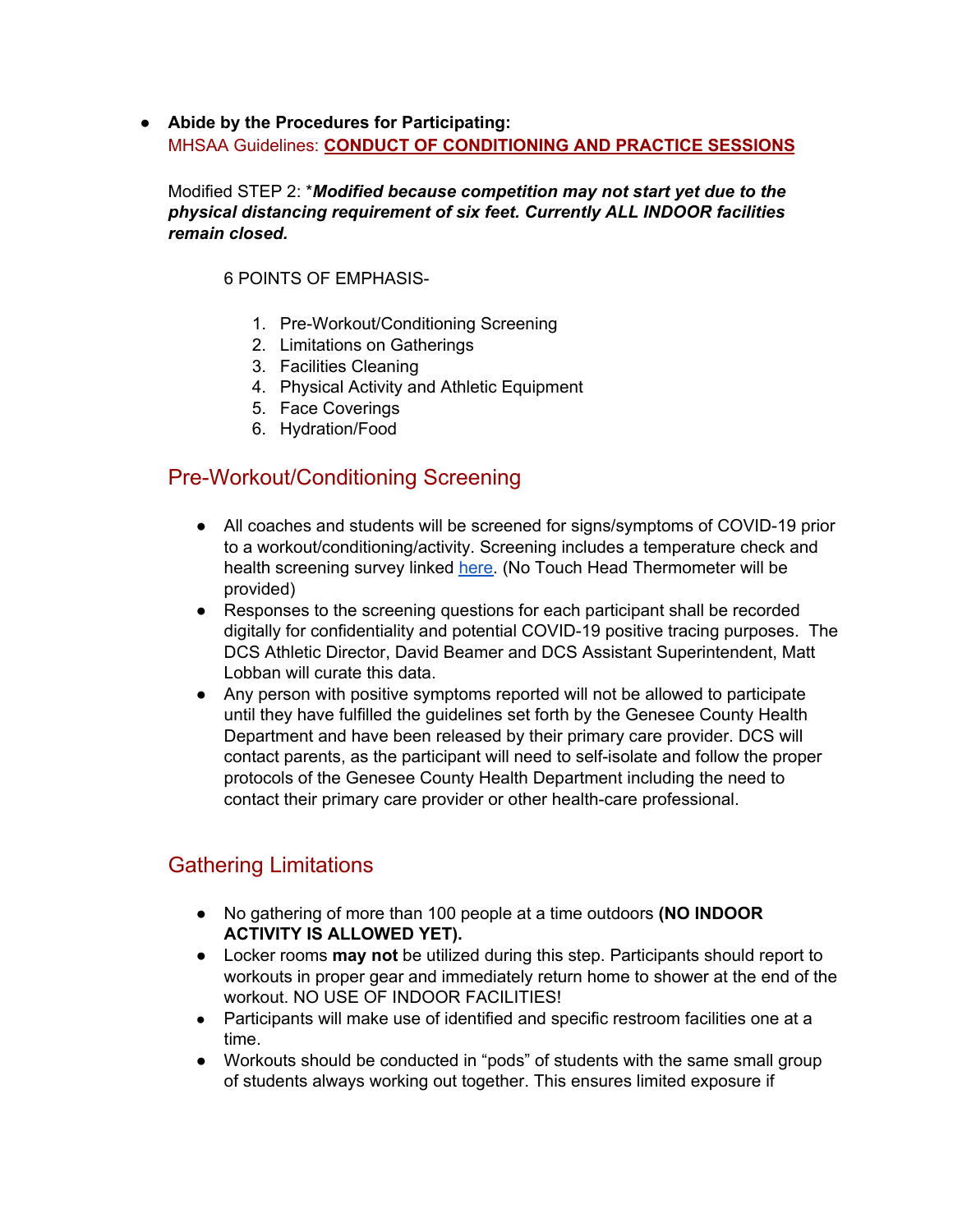someone develops an infection. No students are allowed in a training area unless the athletic trainer or coach is present.

- **● There must be a minimum distance of 6 feet between individuals at all times.**
- Consider organization to prevent groups from gathering in one area. When possible, limit crossover and contact, including staggering starting/ending times, enter and exit areas.

## Facilities Cleaning

- Individuals should wash their hands for a minimum of 20 seconds with warm water and soap or hand sanitizer before touching any surfaces or participating in workouts. Protocols will be communicated to participants by the Athletic Director and reinforced by coaches at the initial event or activity.
- Hand sanitizer will be available to individuals as they transfer from place to place.
- Appropriate clothing/shoes should be worn at all times to minimize sweat from transmitting onto equipment/surfaces.(No shoes, no shirt, no participation)
- Any equipment such as athletic pads, etc., having holes with exposed foam shall be covered.
- Students are encouraged to shower and wash their workout clothing immediately upon returning home after every workout/conditioning. Coaches will reinforce this.

### Physical Activity and Athletic Equipment

- *●* All athletic equipment, including but not limited to balls, relay batons, weights, hitting pads should be cleaned intermittently during practices and contests.
- There should be no shared athletic equipment (towels, clothing, shoes, or sport-specific equipment) between students.
- Individual clothing/towels should be washed and cleaned after every workout. Each student should take home to wash/clean every day.
- Individual drills requiring the use of athletic equipment are permissible, but the equipment should be cleaned prior to use by the next individual.
- Physical contact such as handshakes, high-fives, fist bumps, and hugs are not allowed at this time.

#### Face Coverings

- Guidelines for cloth face coverings should be followed. Students/Coaches can wear any type of face coverings as long as it covers there nose and mouth. (does not have to be N-95)
- It is recommended that face coverings be worn by students/coaches when and if able. **Exceptions** are swimming, distance running or other high-intensity activity.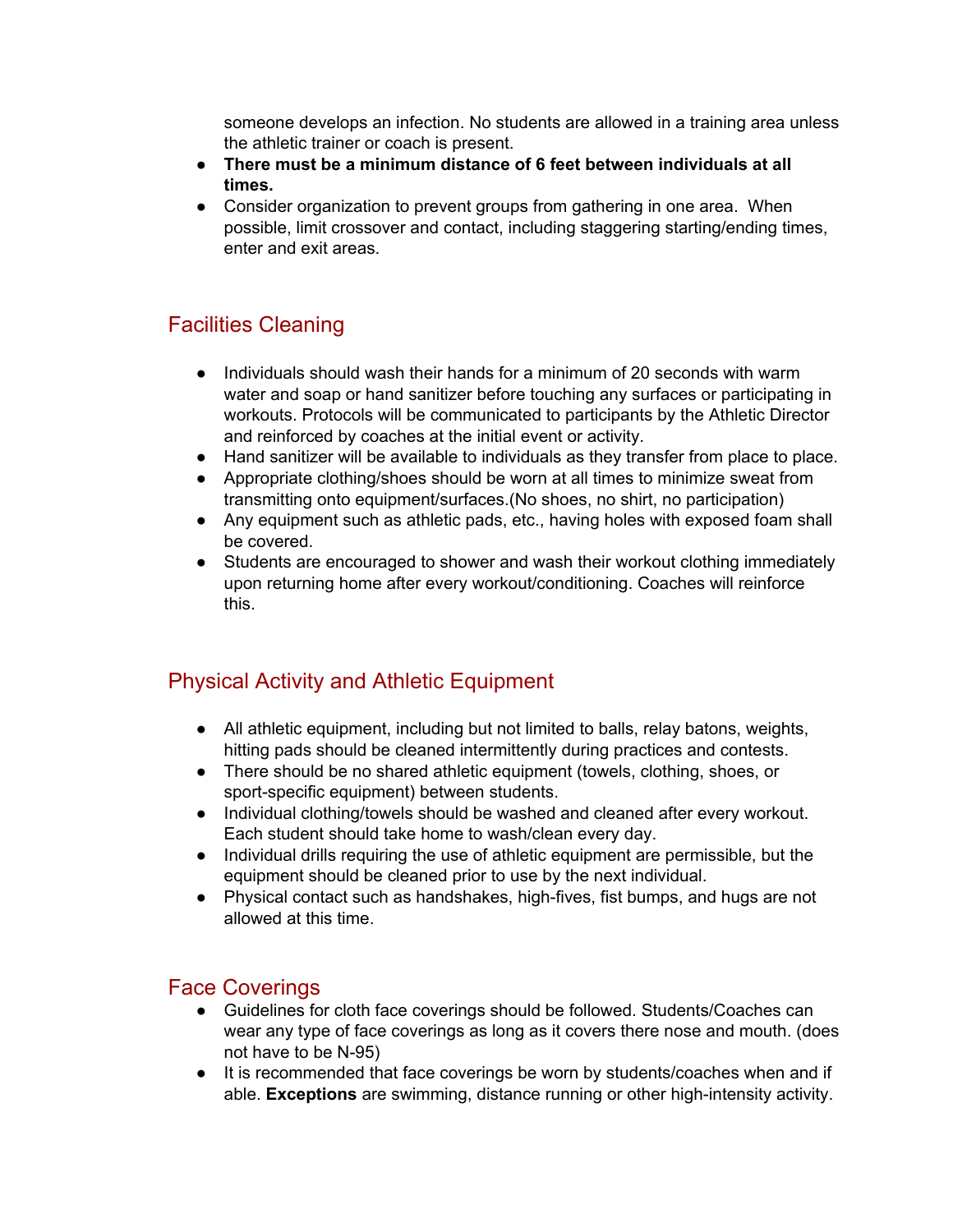#### Hydration Food

- All students shall bring their own water bottle. Water bottles must not be shared.
- Hydration stations (water cows, water trough, water fountains, etc.) should **not** be utilized.
- Food should not be shared.

### **Identification and Isolation of Sick Individuals**

DCS has implemented the following procedures for the prompt identification and isolation of participants:

• Participants are to self-monitor for signs and symptoms of COVID-19. Currently, that means that they should report through the Davison [Community](https://docs.google.com/forms/d/e/1FAIpQLScVizuON7YPEl5DDY1JI-3ymXPEPADXAgtMv_LFwa0EhwW3Lw/viewform?usp=sf_link) Schools COVID-19 Return to Athletics Health [Screening](https://docs.google.com/forms/d/e/1FAIpQLScVizuON7YPEl5DDY1JI-3ymXPEPADXAgtMv_LFwa0EhwW3Lw/viewform?usp=sf_link) Survey and to their coach or the Athletic Director, David Beamer:

o Atypical Cough (non productive or dry)

o Shortness Of Breath,or difficulty breathing

o Or, if two or more of the following symptoms are present:

- Fever Chills Repeated shaking with chills
- Headache Sore throat New loss of taste or smell
- Muscle pain

Participants who experience the cough and/or shortness of breath and/or any two of the other noted symptoms must follow CDC guidelines and contact your health provider immediately. More information is available at

<https://www.cdc.gov/coronavirus/2019-ncov/symptoms-testing/symptoms.html> .

| <b>Exhibiting Signs:</b>                                                                                                                                                                                                                                                                                                                                    | <b>Contact w/COVID:</b>                                                                                                                                                                                                                                                                                                                                  | <b>Diagnosed w/COVID:</b>                                                                                                                                                                                                                                                                                                                                        |
|-------------------------------------------------------------------------------------------------------------------------------------------------------------------------------------------------------------------------------------------------------------------------------------------------------------------------------------------------------------|----------------------------------------------------------------------------------------------------------------------------------------------------------------------------------------------------------------------------------------------------------------------------------------------------------------------------------------------------------|------------------------------------------------------------------------------------------------------------------------------------------------------------------------------------------------------------------------------------------------------------------------------------------------------------------------------------------------------------------|
| Participants who exhibit signs<br>and symptoms of COVID-19<br>must remain home until they<br>are symptom-free for 72<br>hours (3 full days) without the<br>use of fever reducing or other<br>symptom altering medicines.<br>To the extent practical, these<br>participants are required to<br>obtain a doctor's note<br>clearing them to return to<br>work. | Participants who learn they<br>have been in close contact<br>with a confirmed-positive<br>individual (at work or outside<br>of work) must alert a<br>supervisor or HR of the close<br>contact and self-quarantine<br>for 14 days from the last date<br>of close contact with that<br>individual. At this time, "close<br>contact" is defined as within 6 | Participants who are<br>diagnosed with COVID-19<br>are prohibited from entering<br>any DCS building or local<br>district sites, will be directed<br>to self-quarantine at home,<br>consistent with any guidance<br>from proper medical or<br>governmental authorities.<br>Subject to physician orders to<br>the contrary, participants who<br>test positive and: |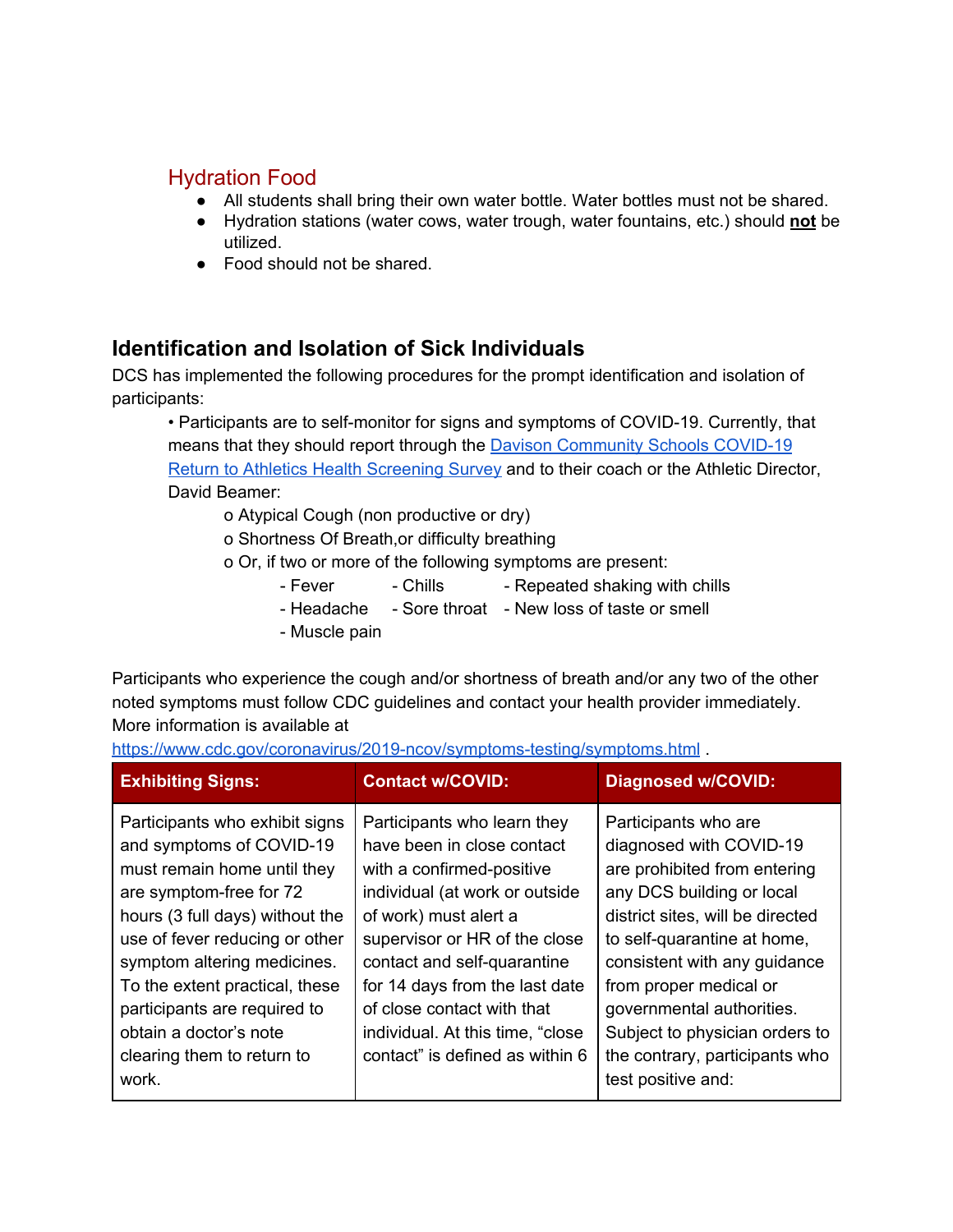| feet for a prolonged period of<br>time. | (1) are symptom free<br>for at least 7 days<br>since the positive test<br>may return to work; or                                                                                                                                                                                                                                                                                          |
|-----------------------------------------|-------------------------------------------------------------------------------------------------------------------------------------------------------------------------------------------------------------------------------------------------------------------------------------------------------------------------------------------------------------------------------------------|
|                                         | (2) experience the<br>symptoms, must care<br>for themselves at<br>home (or be cared for<br>in hospital) and may<br>return to work when<br>they are symptom free<br>for at least 72 hours<br>and at least 7 days<br>have passed since<br>symptoms initially<br>appeared.<br>DCS may require participants<br>to provide medical<br>documentation clearing them<br>to return to participate. |

All DCS participants are required to complete the Health Screening Survey prior to returning to on-site essential work on DCS property. The link to do so may be found [here.](https://docs.google.com/forms/d/e/1FAIpQLScVizuON7YPEl5DDY1JI-3ymXPEPADXAgtMv_LFwa0EhwW3Lw/viewform?usp=sf_link)

If DCS learns that a participant has tested positive for COVID-19, DCS will notify the Genesee County Health Department. DCS will follow Health Department instructions to conduct an investigation to determine the identities of peers who may have had close contact with the confirmed-positive participant within the prior 14 days and direct those individuals to self-quarantine for 14 days from the last date of close contact with that participant. If applicable, DCS will also follow Health Department protocol to notify any subcontractors, vendors or visitors who may have had closed contact with the confirmed-positive participant. Pursuant to CDC guidelines, participants who show symptoms of COVID-19 while at athletic events or activities shall be separated from other participants and visitors and sent home.

# **Confidentiality/Privacy**

The confidentiality of all medical conditions will be maintained in accordance with applicable law and to the extent practical under individual circumstances. When disclosure is required, the number of persons who will be informed of an affected individual's identity will be limited to